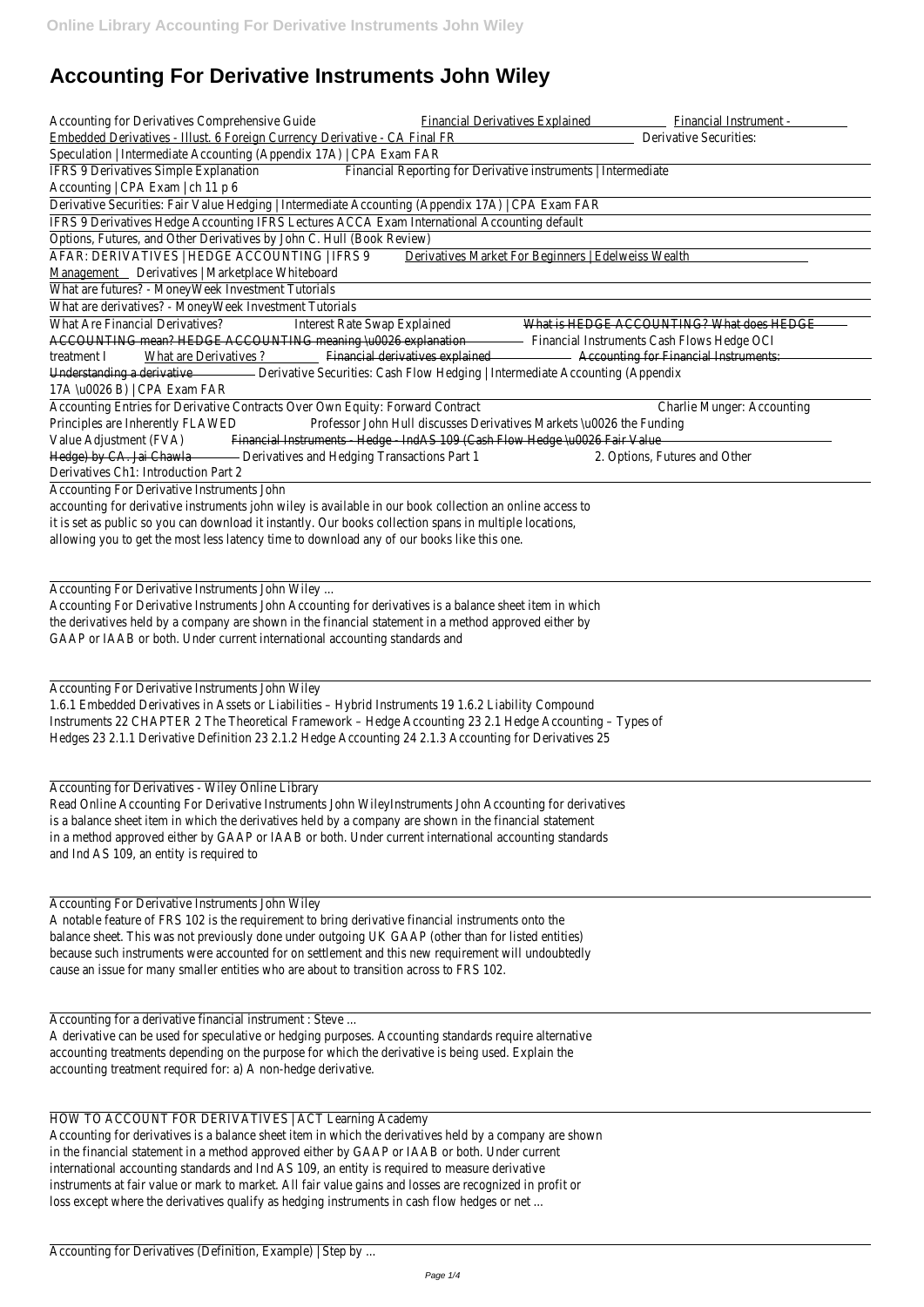Accounting for derivatives under FRS 102 | AccountingWEB Its value changes in relation to a change in an underlying, which is a variable, such as an interest rate, exchange rate, credit rating, or commodity price, that is used to determine the settlement of a derivative instrument. The value of a derivative can even change in conjunction with the weather. Examples of Derivative Instruments. Examples of derivatives include the following: Call option. An agreement that gives the holder the right, but not the obligation, to buy shares, bonds ...

A notable feature of FRS 102 is the requirement to bring derivative financial instruments onto the balance sheet. This was not previously done under outgoing UK GAAP (other than for listed entities) because such instruments were accounted for on settlement and this new requirement will undoubtedly cause an issue for many smaller entities who are about to transition across to FRS 102.

#### Derivative instruments — AccountingTools

The following derivative example provides an overview of the most prevalent kinds of derivative instruments. A derivative is a financial security whose value is derived from an underlying asset. ... Accounting, CFA Calculator & others. ... John owns a stock portfolio and detail related to the portfolio as mentioned below.

Derivatives Example | Top 3 Examples of Derivatives Accounting for Derivatives will be essential reading for CFOs, internal auditors and treasurers of corporations, professional accountants as well as derivatives professionals working at commercial and investment banks. Key feature include: The only book to cover IAS39 from the derivatives practitioner's perspective

Accounting for Derivatives: Advanced Hedging under IFRS ... Derivatives Accounting IFRS9: 2 day training course in Hedge Accounting This programme will give you a deep understanding of derivatives accounting and the application of hedge accounting for the...

Accounting for Derivatives Comprehensive Guide Financial Derivatives Explained Financial Instrument -Embedded Derivatives - Illust. 6 Foreign Currency Derivative - CA Final FR Derivative Securities: Speculation | Intermediate Accounting (Appendix 17A) | CPA Exam FAR IFRS 9 Derivatives Simple Explanation Financial Reporting for Derivative instruments | Intermediate Page 2/4

Derivatives Accounting IFRS9 - The Independent The essential accounting for a derivative instrument is outlined in the following bullet points: Initial recognition. When it is first acquired, recognize a derivative instrument in the balance sheet as an asset or liability at its fair value. Subsequent recognition (hedging relationship).

Derivative accounting — AccountingTools

Coverage includes instruments such as forwards, swaps, cross-currency swaps, and combinations of standard options, plus more complex derivatives like knock-in forwards, KIKO forwards, range accruals, and swaps in arrears. Under IFRS, derivatives that do not qualify for hedge accounting may significantly increase earnings volatility.

Accounting for Derivatives: Advanced Hedging under IFRS 9 ...

Overviews of the tax treatment and accounting for: derivative contracts; hedging; Disregard Regulations; This guidance is designed to help companies decide whether to elect in to the Disregard ...

Corporation Tax: derivative contracts, hedging and ...

Accounting for Derivatives Under current international accounting standards, investors and companies are required to measure derivative instruments at fair market value or mark to market. All fair...

Derivative Instruments: Accounting & Financial Reporting ...

Derivatives Accounting IFRS9 This programme will give you a deep understanding of derivatives accounting and the application of hedge accounting for the interest rate, inflation and FX markets. Learning is based on an intense use of real cases, applying IFRS9 step-by-step.

London Financial Studies - Derivatives Accounting IFRS9 ...

The hypothetical derivative method compares the change in fair value or cash flows of the hedging instrument with the change in fair value or cash flows of a hypothetical derivative that represents the hedged risk.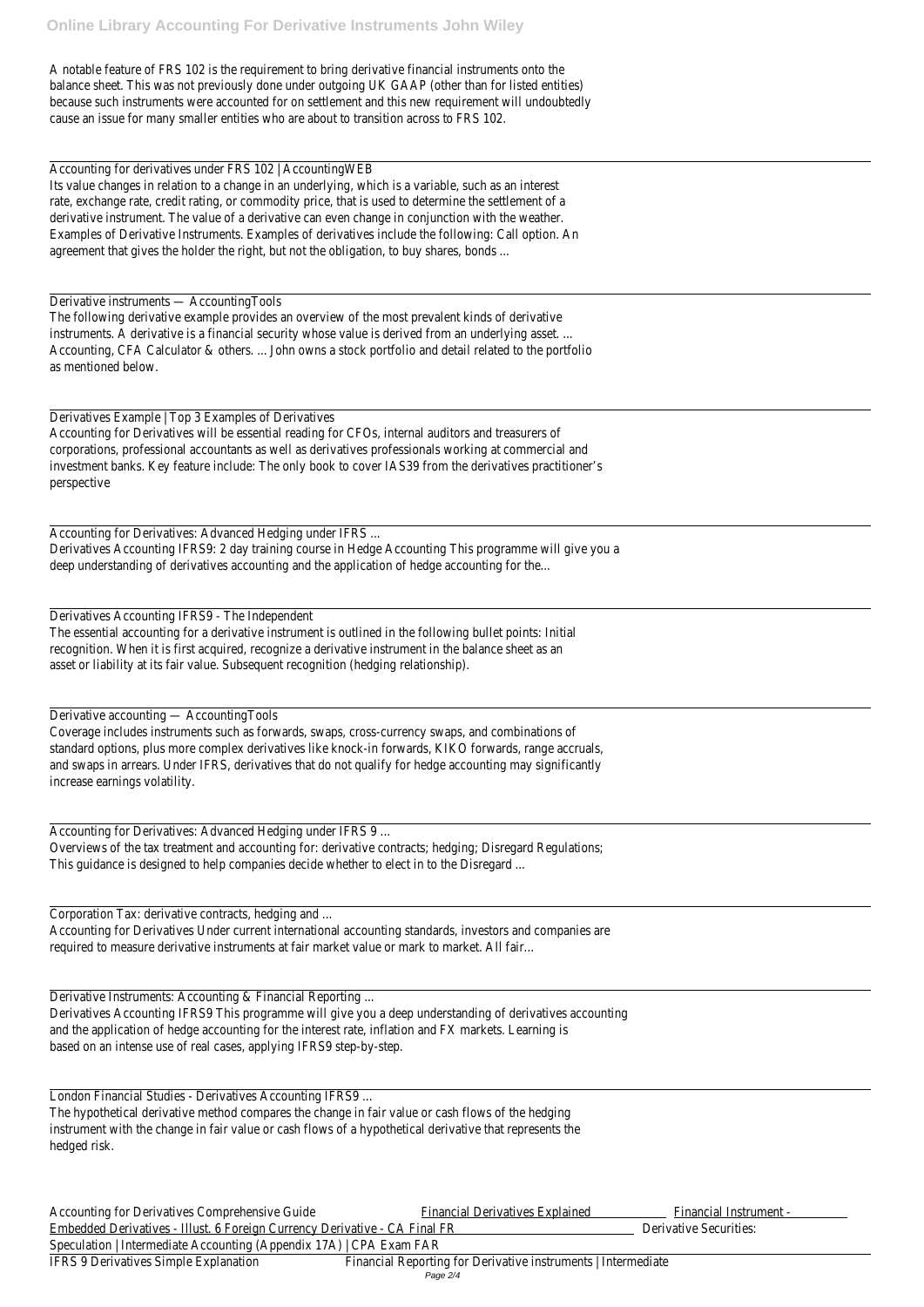Accounting | CPA Exam | ch 11 p 6

Derivative Securities: Fair Value Hedging | Intermediate Accounting (Appendix 17A) | CPA Exam FAR

IFRS 9 Derivatives Hedge Accounting IFRS Lectures ACCA Exam International Accounting default

Options, Futures, and Other Derivatives by John C. Hull (Book Review)

AFAR: DERIVATIVES | HEDGE ACCOUNTING | IFRS 9 Derivatives Market For Beginners | Edelweiss Wealth

Management Derivatives | Marketplace Whiteboard

What Are Financial Derivatives? Interest Rate Swap Explained What is HEDGE ACCOUNTING? What does HEDGE ACCOUNTING mean? HEDGE ACCOUNTING meaning \u0026 explanation Financial Instruments Cash Flows Hedge OCI treatment I What are Derivatives ? Financial derivatives explained **Accounting for Financial Instruments:** Understanding a derivative **Derivative Derivative Securities: Cash Flow Hedging | Intermediate Accounting (Appendix** 17A \u0026 B) | CPA Exam FAR

What are futures? - MoneyWeek Investment Tutorials

What are derivatives? - MoneyWeek Investment Tutorials

Accounting Entries for Derivative Contracts Over Own Equity: Forward Contract Charlie Munger: Accounting Principles are Inherently FLAWED Professor John Hull discusses Derivatives Markets \u0026 the Funding Value Adjustment (FVA) Financial Instruments - Hedge - IndAS 109 (Cash Flow Hedge \u0026 Fair Value Hedge) by CA. Jai Chawla - Derivatives and Hedging Transactions Part 1 2. Options, Futures and Other Derivatives Ch1: Introduction Part 2

Accounting For Derivative Instruments John

accounting for derivative instruments john wiley is available in our book collection an online access to it is set as public so you can download it instantly. Our books collection spans in multiple locations, allowing you to get the most less latency time to download any of our books like this one.

HOW TO ACCOUNT FOR DERIVATIVES | ACT Learning Academy Accounting for derivatives is a balance sheet item in which the derivatives held by a company are shown in the financial statement in a method approved either by GAAP or IAAB or both. Under current international accounting standards and Ind AS 109, an entity is required to measure derivative instruments at fair value or mark to market. All fair value gains and losses are recognized in profit or loss except where the derivatives qualify as hedging instruments in cash flow hedges or net ...

Accounting For Derivative Instruments John Wiley ...

Accounting For Derivative Instruments John Accounting for derivatives is a balance sheet item in which the derivatives held by a company are shown in the financial statement in a method approved either by GAAP or IAAB or both. Under current international accounting standards and

Accounting For Derivative Instruments John Wiley

1.6.1 Embedded Derivatives in Assets or Liabilities – Hybrid Instruments 19 1.6.2 Liability Compound Instruments 22 CHAPTER 2 The Theoretical Framework – Hedge Accounting 23 2.1 Hedge Accounting – Types of Hedges 23 2.1.1 Derivative Definition 23 2.1.2 Hedge Accounting 24 2.1.3 Accounting for Derivatives 25

Accounting for Derivatives - Wiley Online Library

Read Online Accounting For Derivative Instruments John WileyInstruments John Accounting for derivatives is a balance sheet item in which the derivatives held by a company are shown in the financial statement in a method approved either by GAAP or IAAB or both. Under current international accounting standards and Ind AS 109, an entity is required to

Accounting For Derivative Instruments John Wiley

A notable feature of FRS 102 is the requirement to bring derivative financial instruments onto the balance sheet. This was not previously done under outgoing UK GAAP (other than for listed entities) because such instruments were accounted for on settlement and this new requirement will undoubtedly cause an issue for many smaller entities who are about to transition across to FRS 102.

Accounting for a derivative financial instrument : Steve ... A derivative can be used for speculative or hedging purposes. Accounting standards require alternative accounting treatments depending on the purpose for which the derivative is being used. Explain the accounting treatment required for: a) A non-hedge derivative.

Accounting for Derivatives (Definition, Example) | Step by ...

A notable feature of FRS 102 is the requirement to bring derivative financial instruments onto the balance sheet. This was not previously done under outgoing UK GAAP (other than for listed entities) because such instruments were accounted for on settlement and this new requirement will undoubtedly cause an issue for many smaller entities who are about to transition across to FRS 102.

Accounting for derivatives under FRS 102 | AccountingWEB Its value changes in relation to a change in an underlying, which is a variable, such as an interest Page 3/4